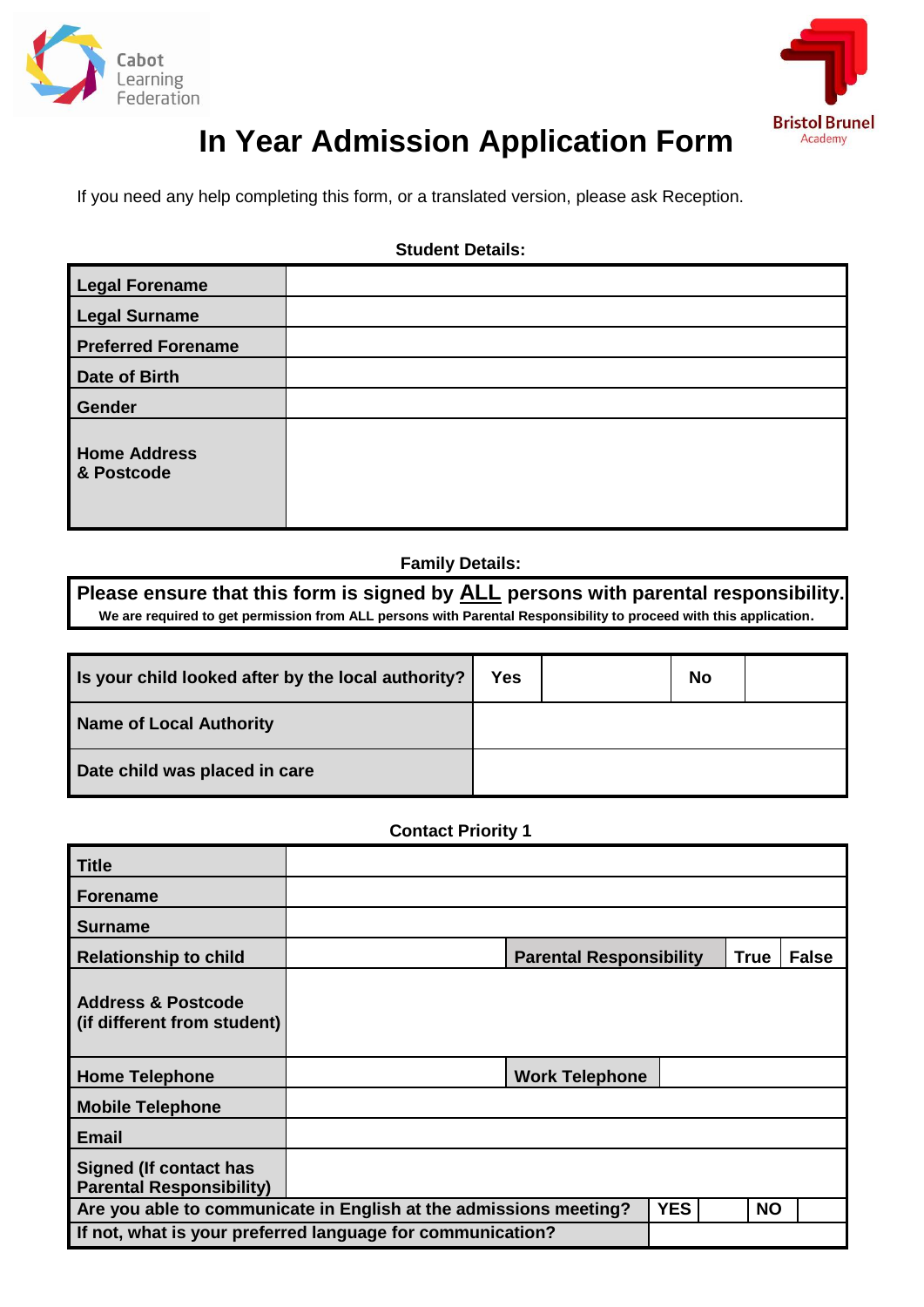| <b>Title</b>                                                                                 |  |                                |  |             |              |
|----------------------------------------------------------------------------------------------|--|--------------------------------|--|-------------|--------------|
| <b>Forename</b>                                                                              |  |                                |  |             |              |
| <b>Surname</b>                                                                               |  |                                |  |             |              |
| <b>Relationship to child</b>                                                                 |  | <b>Parental Responsibility</b> |  | <b>True</b> | <b>False</b> |
| <b>Address &amp; Postcode</b><br>(if different from student)                                 |  |                                |  |             |              |
| <b>Home Telephone</b>                                                                        |  | <b>Work Telephone</b>          |  |             |              |
| <b>Mobile Telephone</b>                                                                      |  |                                |  |             |              |
| <b>Email</b>                                                                                 |  |                                |  |             |              |
| <b>Signed (If contact has</b><br><b>Parental Responsibility)</b>                             |  |                                |  |             |              |
| Are you able to communicate in English at the admissions meeting?<br><b>YES</b><br><b>NO</b> |  |                                |  |             |              |
| If not, what is your preferred language for communication?                                   |  |                                |  |             |              |

| <b>Brothers, sisters or relations at Bristol Brunel Academy:</b> |  |                   |  |
|------------------------------------------------------------------|--|-------------------|--|
| <b>Students' Name</b>                                            |  | <b>Year Group</b> |  |
| <b>Students' Name</b>                                            |  | <b>Year Group</b> |  |

| relevant to this application). |
|--------------------------------|
|--------------------------------|

| <b>Current School*</b>         |  |
|--------------------------------|--|
| <b>Current School Address*</b> |  |
| <b>Current School Year</b>     |  |

\*You do not have to disclose this information at the application stage.

| <b>Print Name: (Parent/Carer)</b> |  |
|-----------------------------------|--|
| Signed:                           |  |
| Date:                             |  |

| <b>Print Name: (Parent/Carer)</b> |  |
|-----------------------------------|--|
| Signed:                           |  |
| Date:                             |  |